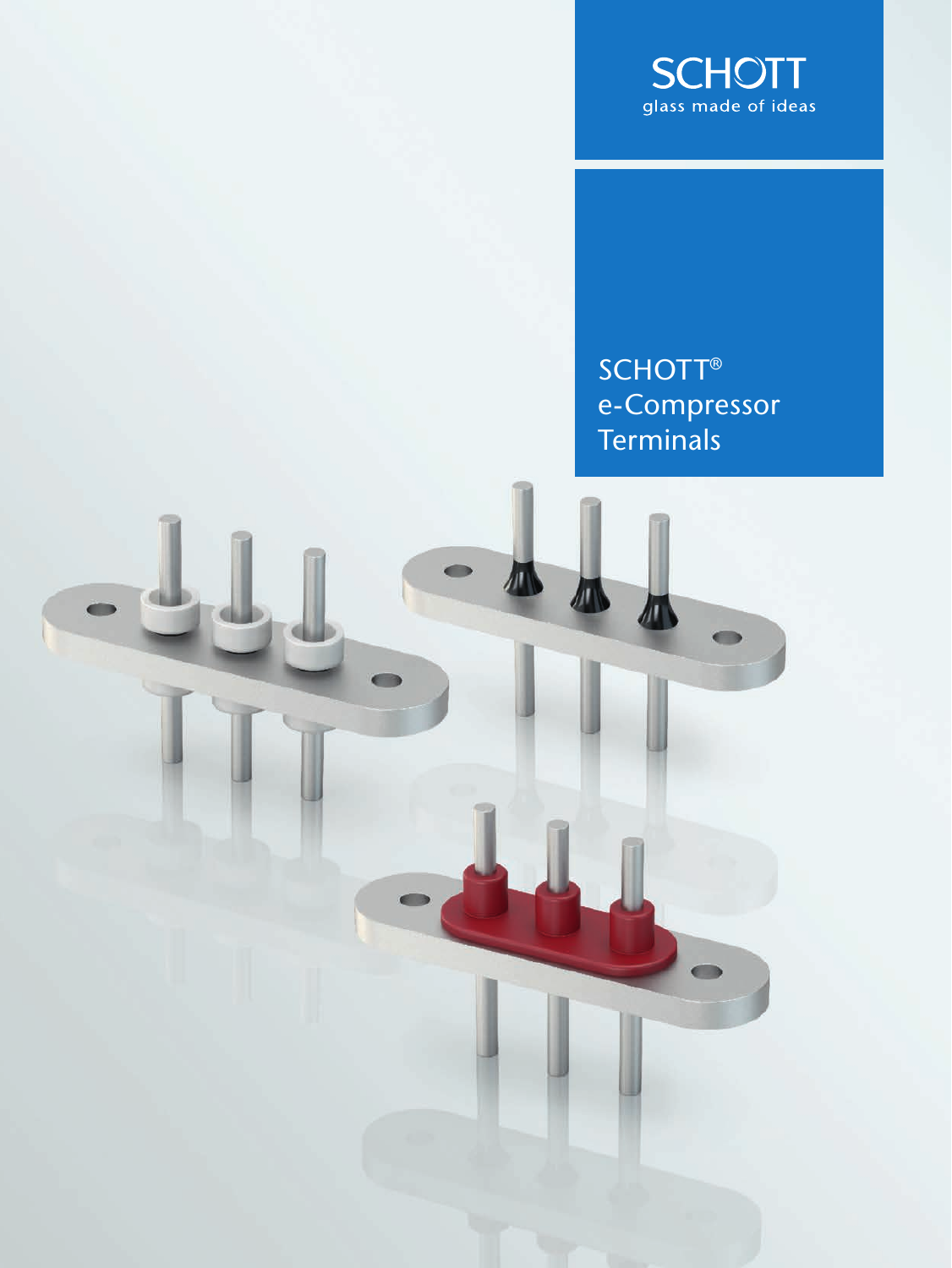# Enabling Development of High-Performance and High-Reliability e-Compressors

## **The challenge**

The requirements for compressors in electric and hybrid electric vehicles are demanding: they must function reliably to support comfortable air conditioning while handling high power consumption and high pressure loads. To work efficiently and reliably, e-Compressors must be hermetically sealed. The compressor terminals needed to feed the internal motors of electric compressors with power represent a potential weak point. The terminal seals must prevent refrigerant leakage while also enabling transfer of large amounts of energy from the battery to the air conditioning compressor.

High current capability

 $30 A \sim 150 A$ 

## SCHOTT® e-Compressor Terminals

## **The solution**

SCHOTT's e-Compressor terminals are made using proven hermetic glass-tometal sealing technology. They offer durable gas-tightness to be able to continuously function even under extreme environmental conditions such as high temperature, high pressure, high humidity, and vibration over a long period of time.

## **Product Designs**

Our flexible design enables SCHOTT compressor terminals to support various refrigerants, including R134a and R1234yf as well as R744(CO<sub>2</sub>) which requires high pressure resistance. SCHOTT uses glass, rubber, and / or ceramic as insulation materials to enable superior electric insulation under adverse conditions and also offer optimal designs for preventing leakage.

### **Advantages**

#### **High performance**



High voltage capability 800 V



High ressure resistant  $20$  MPa  $(CO<sub>2</sub>)$ 

### **High reliability**

- SCHOTT's **unique rubber insulation** design provides highly reliable electrical insulation and prevents harmful condensation
- SCHOTT is an **experienced supplier and partner**: more than 50 years of compressor terminal know-how and over 75 years of hermetic sealing expertise



**Extended sealing glass insulation**



**Rubber insulation**



**Ceramic insulation**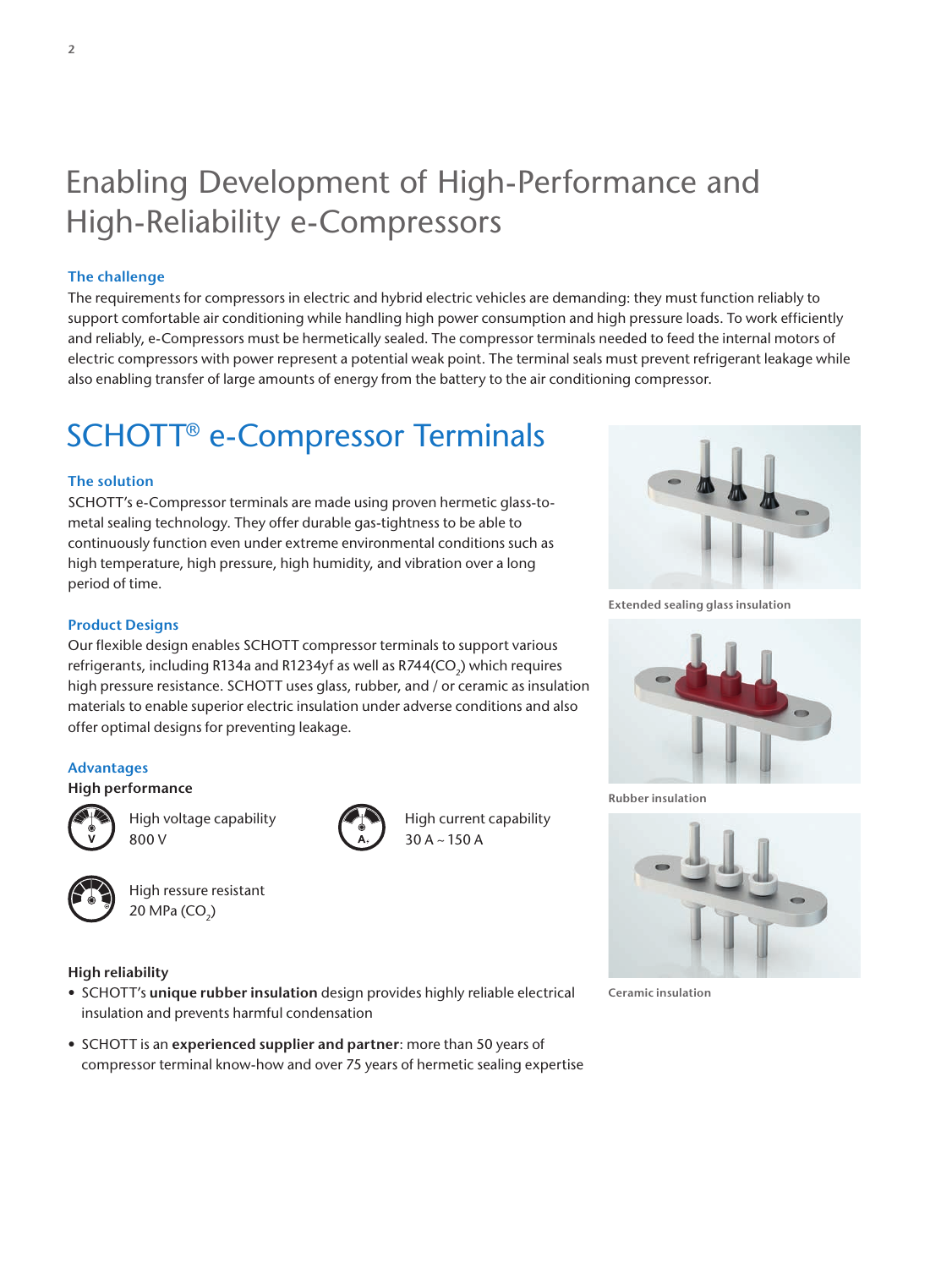## **Characteristics**

- Insulation Resistance: 1000 MΩ min. at DC 500 V
- Pressure Resistance (air): 3.5 MPa min.
- Control of base surface roughness: Ra 1.6~3.2, Rz12.5 ~

## **Materials**

- Pin: Fe-Cr, Copper cored Fe-Cr
- Eyelet: Fe
- Glass: Soda barium
- Insulation Material: Glass, Rubber, Ceramic

## **Typical Conditions**





| Voltage            | <b>Electric Current</b> | <b>Pin Material</b> | <b>Insulation Material</b> |          |
|--------------------|-------------------------|---------------------|----------------------------|----------|
|                    |                         |                     | <b>Rubber</b>              | Ceramic  |
| $24 V - 48 V$      | $30 A \sim 50 A$        | Cu Cored Fe-Cr      | Optional                   | Optional |
|                    | 50 A $\sim$ 150 A       | Cu                  | Optional                   | Optional |
| $200 V \sim 500 V$ | $20 A - 30 A$           | Fe-Cr               | Yes                        | Yes      |
|                    | $30 A \sim 50 A$        | Cu Cored Fe-C       | Yes                        | Yes      |
| 800 V              | $15 A - 30 A$           | Fe-Cr               | Yes                        | Yes      |

SCHOTT offers terminal designs that meet exact customer specifications, so please contact us in this regard. e.g. Designs to high voltage (800 V~), Designs to support high current (150 A~), Pressure resistance (air) to 20 MPa min, etc.

## SCHOTT – A premier supplier for custom-designed, high-quality electric compressor terminals

**Trusted:** SCHOTT utilizes technologies and know-how accumulated in automotive applications, commercial air conditioning, and refrigeration compressors over many years and has been a leading developer and manufacturer of e-Compressor Terminals. SCHOTT's e-Compressor Terminals are used by world-leading automotive manufacturers and electric compressor manufacturers.

**Proven:** SCHOTT has been manufacturing hermetic housings and other components for the reliable, long-term protection of sensitive electronics based on SCHOTT's experience in glass-to-metal sealing technology since 1939. SCHOTT's compression glass-to-metal sealing technology is also proven in other safety-critical applications, such as automotive safety systems (airbags) and nuclear power plants.

**Custom design**: Working closely with customers, SCHOTT develops optimal solutions that meet specific product requirements. SCHOTT utilizes top-quality materials and offers customized electric compressor terminals.